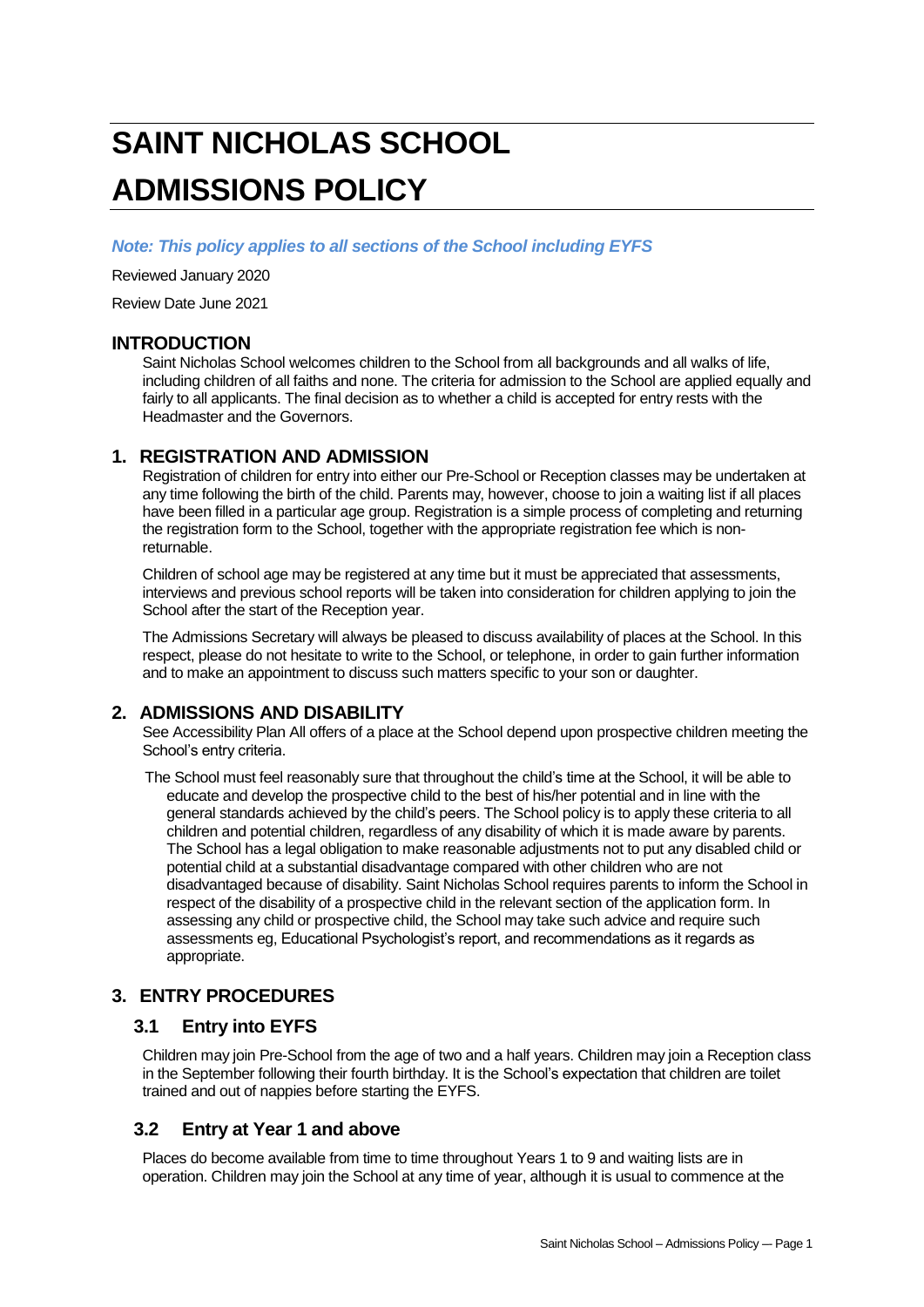beginning of a half term. The School does not normally consider applications for children to join later than the start of Year 10, though this is at the discretion of the Headmaster.

#### Years  $1 - 5$

The School accepts applications from children who are of at least average ability. Admissions decisions are based on an assessment of academic ability, behaviour and performance on a 'taster day' and references from the current school.

## Years 6 - 11

The School accepts applications from children who are of average or above-average ability. Admissions decisions are based on an assessment of academic ability, an interview, the last full report from the current school and references from the current school. If it is deemed necessary, children may be asked to come in for a 'taster day' where their behaviour and performance will be assessed.

As the School is coeducational throughout, applications may not be considered in cases where twothirds or more of the children in the year group are of the same gender as the applicant.

# **3.3 Tours of the School**

Prospective parents are invited to visit the School, to explore our ethos and to see the School in action before they register their child.

# **3.4 Registration**

Parents must complete the registration form and pay the non-refundable registration fee before an assessment day can be arranged and in order to join the waiting lists.

# **3.5 Assessment days**

Following the registration of a child, arrangements will then be made for the child to spend a day(s) in the School for informal / formal assessment of academic ability. The purpose of the assessment day(s) is to judge whether the child meets the entry criteria and has the potential to benefit from the kind of education which Saint Nicholas School provides. The assessment days will include age appropriate assessments as outlined in 3.2.

# **3.6 Offer of places**

## In Year 1 - Year 5

Following a successful assessment, places are allocated on the basis of performance in the entry tests, a successful taster day or days and a reference from the current school. The one exception to this is that preference is given to the siblings of current pupils, who have met the entry criteria.

#### In Year 6 - Year 11 (except Year 7)

Following a successful assessment, places are allocated on the basis of performance in the entry tests, a successful interview, a good school report from the current school and a reference from the current school. The one exception to this is that preference is given to the siblings of current pupils, who have met the entry criteria.

## In Year 7

In Year 7, priority is given to children who have been awarded scholarships. Thereafter, places will be offered where space is available and following a successful assessment as outlined above and, in this case, preference is given to the siblings of current pupils, who have met the entry criteria.

# **3.7 Acceptance deposit**

When parents accept an offer of a place they are asked to make a firm commitment to the School by completing and signing an Admission Form and paying an acceptance deposit. The place is not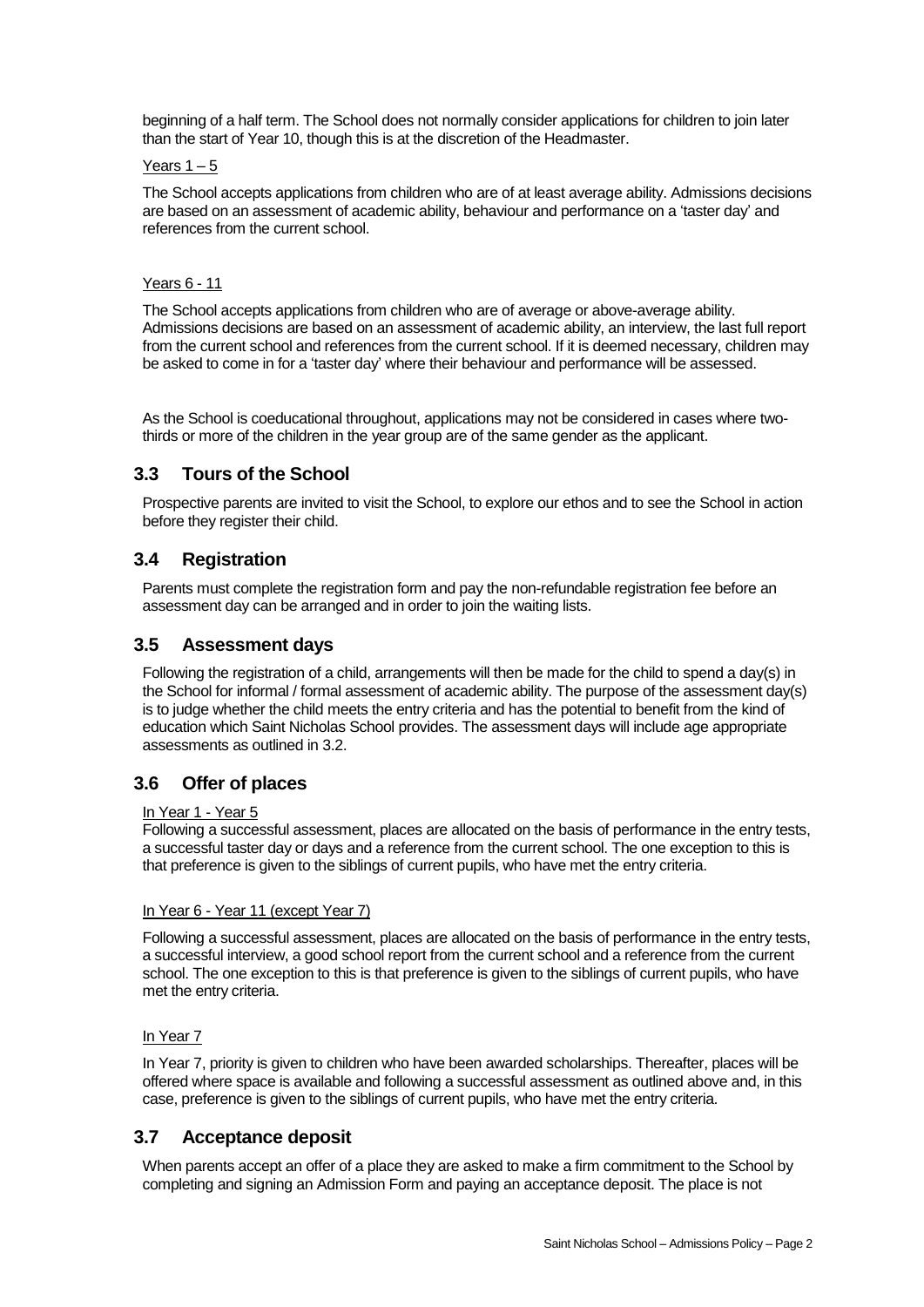confirmed until the deposit has appeared in cleared funds. At that point, a child's place is reserved and the parents accept the school's terms and conditions. The acceptance deposit is forfeited if the child does not subsequently take up their place at the School.

The acceptance deposit will be retained in the general funds of the School until the pupil leaves and will be repaid as a credit without interest after the final payment of fees or other sums due to the School on leaving.

# **3.8 Failure to take up an accepted place**

A term's fees (less deposit/s held) will be immediately payable by the parents if, for any reason, they cancel their acceptance of a place less than a term before entry or the pupil does not join the School after a place has been accepted. This provision may be waived if the place is immediately filled by a pupil on the waiting list.

# **4. TRANSITION BETWEEN SECTIONS OF THE SCHOOL**

Transition from Pre-School to a Reception class in the Main School will be dependent upon the child satisfying our expectations of behaviour and progress

Providing that satisfactory academic progress is made and that a pupil's conduct is good, it is expected that pupils will make the transition from Lower School to Middle School and from Middle School to Upper School. Should there be a question about a pupil's progress, the School will raise the matter with parents well in advance of the time of transition.

# **5. CHILDREN WITH SEND**

The School will do all that is reasonable to comply with its legal and moral responsibilities under the Special Educational Needs and Disability Act 2001 & the Equality Act 2010 in order to accommodate the needs of applicants who have such disabilities for which, with reasonable adjustments, the School can cater adequately. The School welcomes pupils with special educational needs (SEN) providing that its learning support department can offer them the support that they require. We welcome pupils with disabilities provided that the setting and site appropriate to the child's age can accommodate them with reasonable adjustments. The School will discuss thoroughly with parents and their medical advisers the adjustments that can reasonably be made for the child if s/he becomes a pupil at the School. In addition to these arrangements, and at the parent's request, further additional support funded by the parent may be deployed to assist the child to make more rapid progress.

# **6. CHILDREN FOR WHOM ENGLISH IS NOT THEIR PRINCIPAL LANGUAGE**

For children whose principal language is not English the School will assess the child's competence in English before any offer of a place is made.

Compliance with the Equality Act 2010 is consistent with the School's aims, its equal opportunities policy and the School's Learning Support Policy.

# **7. EQUALITY ACT**

The School recognises its duty under the Equality Act 2010:

- not to discriminate against disabled pupils in their admissions and exclusions, and provision of education and associated services
- not to treat disabled pupils less favourably
- to take reasonable steps to avoid putting disabled pupils at a substantial disadvantage
- to publish an Accessibility Plan.

The School recognises and values parents' knowledge of their child's disability and its effect on his or her ability to carry out normal activities and respects the parents' and child's right to confidentiality.

The School provides all pupils with a broad and balanced curriculum, differentiated and adjusted to meet the needs of individual pupils and their preferred learning styles, by:

• setting suitable learning challenges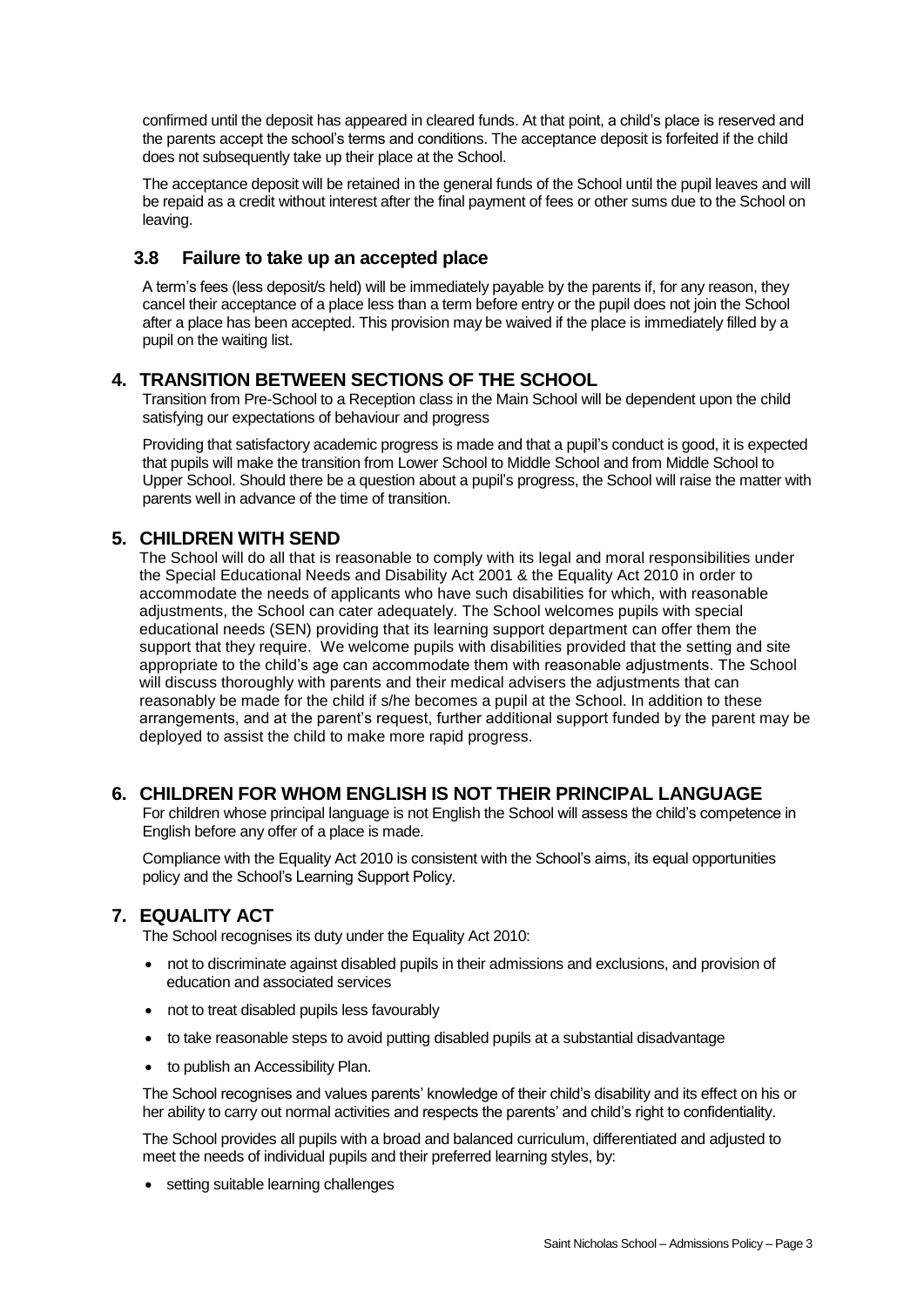- responding to pupils' diverse learning needs
- overcoming potential barriers to learning and assessment for individuals and groups of pupils.

## **8. FEES**

It is the policy of the School to keep fees at a realistic level commensurate with good educational practice, thus ensuring stability, continuity and the maintenance of the best service possible to parents and children. The Governors will always endeavour to give a term's notice of any change in fees, but they reserve the right to increase the fees without a term's notice in the event of circumstances over which the Governors have no control. Fees are usually adjusted once a year in September.

# **8.1 What the fees cover**

#### **Pre-School**

Fees are inclusive of tuition, educational visits and trips, stationery, teaching materials, PE and games lessons. Fees do not include uniform, optional before- and after-school clubs, lunch and snacks.

#### **Main School**

Fees are inclusive of tuition, before-school care from 7:30 am, educational visits and trips (excluding residential trips in the UK and overseas), lunch, stationery, textbooks (although a charge will be made if they are damaged or for any reason not returned), teaching materials, swimming lessons, games and and most after-school clubs and activities.

Fees do not include uniform, some externally provided after-school clubs and homework clubs, tuition in instrumental music, dance and sport lessons given by visiting teachers and individual learning support lessons.

# **8.2 Pupils' personal accident insurance scheme**

All pupils are enrolled within the scheme at no additional cost as the termly premium is incorporated within the current fee structure. Cover commences for each pupil from the first day of the first term and includes the duration of the uninterrupted journey to the School. Cover will continue until the pupil leaves.

# **8.3 Payment of fees**

Parents accept responsibility for all fees, including disbursements, on the child's behalf.

## **Pre-School**

The fees of each term and any extras for the previous term are payable on or before the first day of the term for which they are due by direct debit. The School's direct debit scheme enables fees to be paid either termly on the first day of term or in 3 monthly instalments each term.

#### **Main School**

The fees of each term and any extras for the previous term are payable on or before the first day of the term for which they are due by direct debit. The School's direct debit scheme enables fees to be paid either termly on the first day of term or in 9 monthly instalments commencing on 1 September and ending on 1 May.

The School does accept payment of fees in advance, the actual calculation depends upon the specific circumstances. Details may be obtained from the Bursar.

# **8.4 Absence from school**

School fees cannot be refunded for any part of a term for which a pupil is absent through illness, accident, or other cause. Parents are advised to consider joining a School Fee Protection Scheme.

# **8.5 Withdrawals**

A full term's written notice is required before the withdrawal of a child or the removal of a child's name from the list of admissions. It must be stressed that in default of the required written notice, a full term's fees will be charged. It is important to realise that such notice must be presented to the Headmaster by